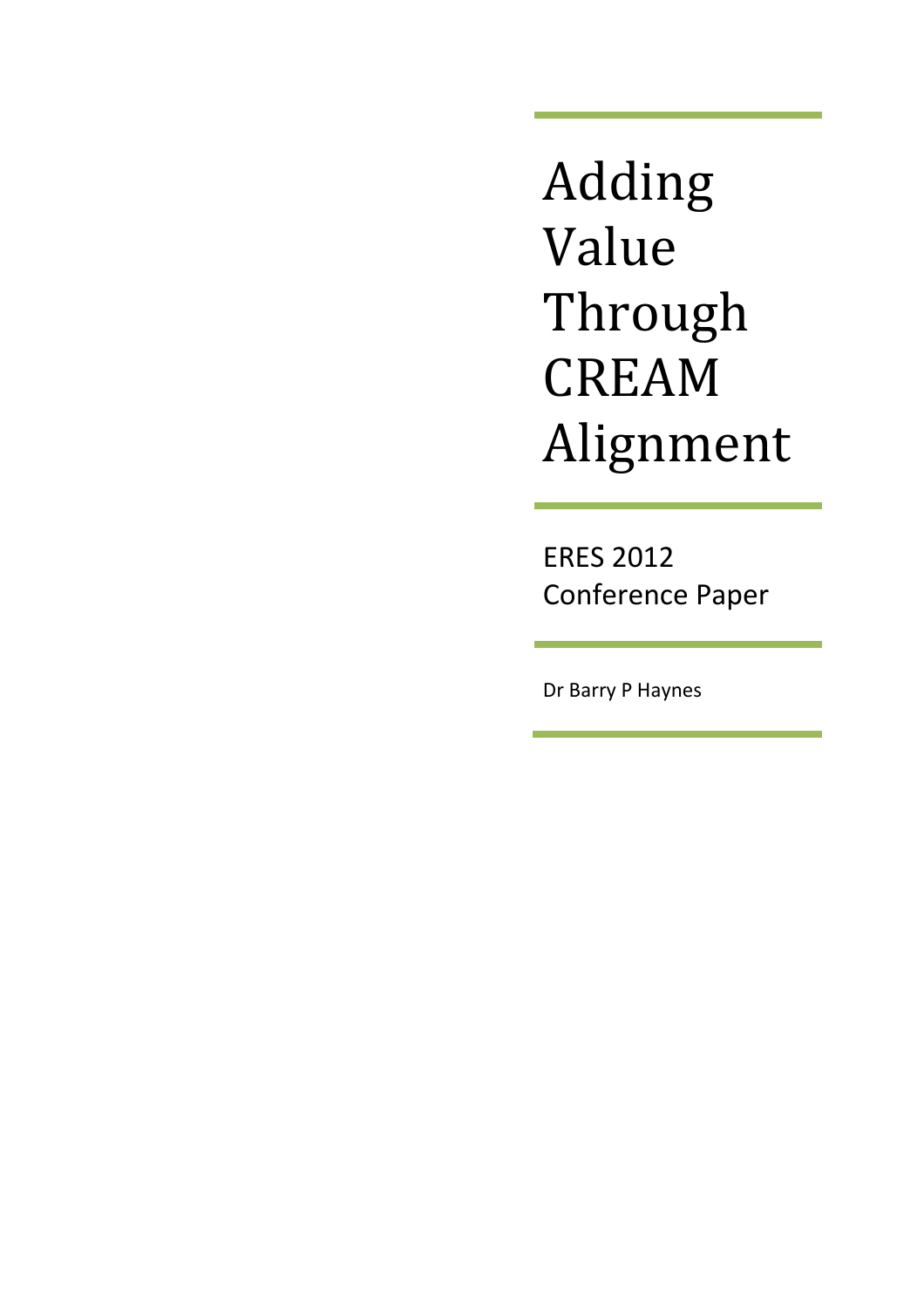## Abstract

**Purpose:** This paper aims to evaluate the relationship between corporate strategy and CRE strategy

**Design/methodology/approach**: The paper will identify, and evaluate, a number of components that collectively form the CRE strategy. Linkages between the business environment, the aims and objectives of the organisation and the real estate solution will be explored.

**Findings:** The paper will illustrate the alignment of the CRE strategy to the corporate strategy through the development of a CRE alignment model. The model will demonstrate that only when optimum alignment is achieved can the CRE strategy deliver added value and enhanced organisational performance.

**Practical Implications:** CRE managers can use the model to evaluate the alignment of their CRE strategy with their corporate strategy

**Originality/Value:** The paper fills a void by proposing a framework that seeks to identify the true impact of real estate to business by examining the benefits of optimal alignment between, planet, position, purpose, place, paradigm, processes and people to produce performance and productivity.

# Introduction

Over the last 20 years there has been a clear development, both in academic and professional terms, in Corporate Real Estate Management (CREM). CREM has developed into a strategic management discipline that requires the same amount of attention as other strategic disciplines. The primary aim of CREM is to enhance the performance of the client organisation through the alignment of the corporate real estate (CRE) strategy with the organisational strategy.

Haywood (2011) reviewed the CREM literature to evaluate theoretical models that have attempted to establish the linkage between CREM and organisational strategy. Haywood (2011) makes the point that the existing approaches to CRE alignment tend to fall into one of two camps. The alignment models are either single CRE factor or are multivariate alignment models (Heyward 2011). Heywood (2011) identified 10 different alignment models which included components ranging from 7 to 15. Whilst the multivariate approach may offer a more detailed understanding of the relationship between CRE and organisational strategy it also raises a number of fundamental questions:

- What are the components of CREM?
- What would be an appropriate theoretical framework for CREM?
- And, how do these components interact in a multivariate way?

This paper aims to address the first two questions with the third question being left for future research. The proposed alignment model is contained in Figure 1. The premise of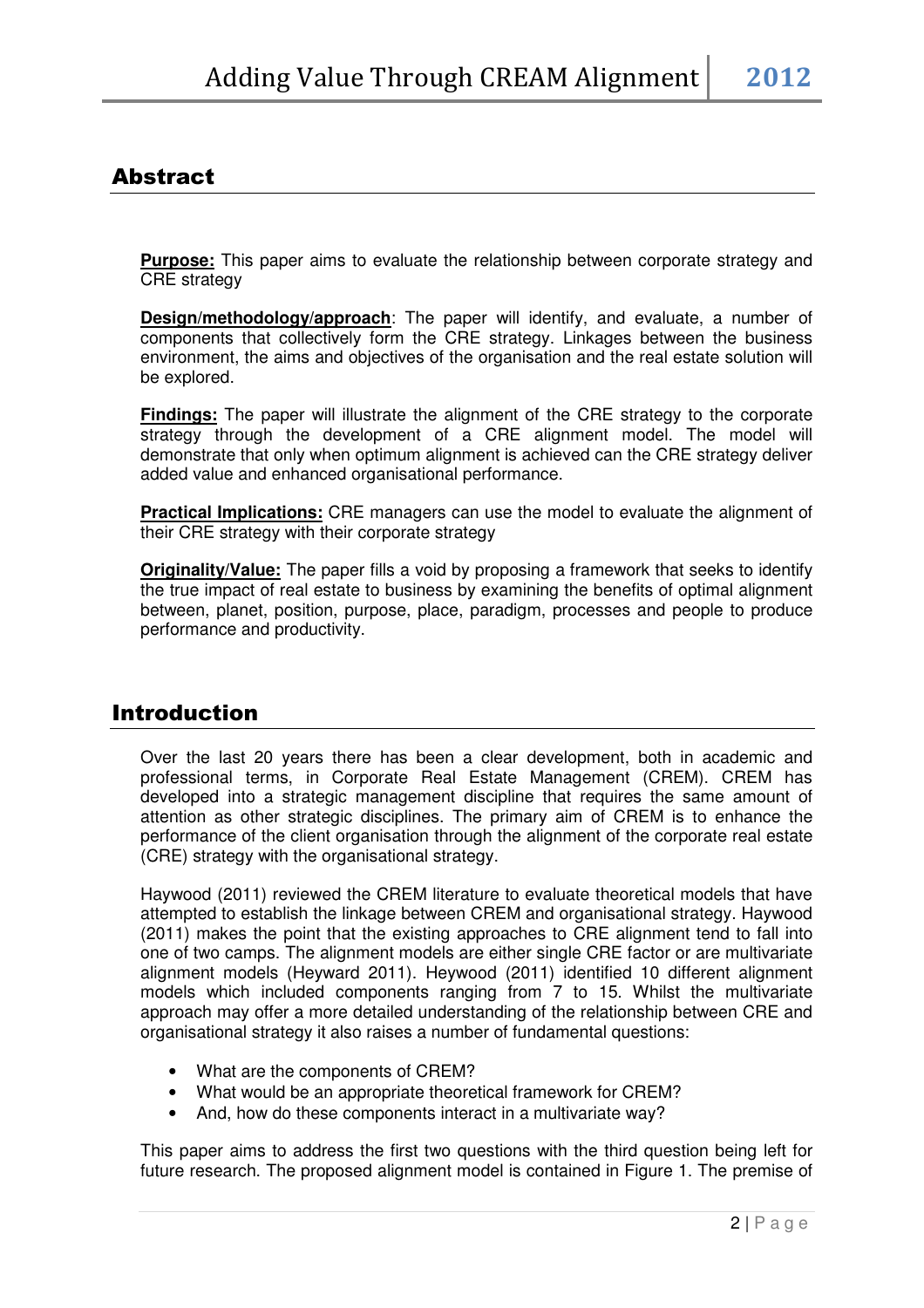the model is that optimal alignment between organisational strategy and CRE strategy are achieved when all the components are in alignment. The proposed components being planet, position, purpose, place, paradigm, processes and people to produce performance and productivity.



**Asset Management Alignment Model<sup>i</sup> Figure 1 Corporate Real Estate** 

Each of the components will now be discussed in greater depth.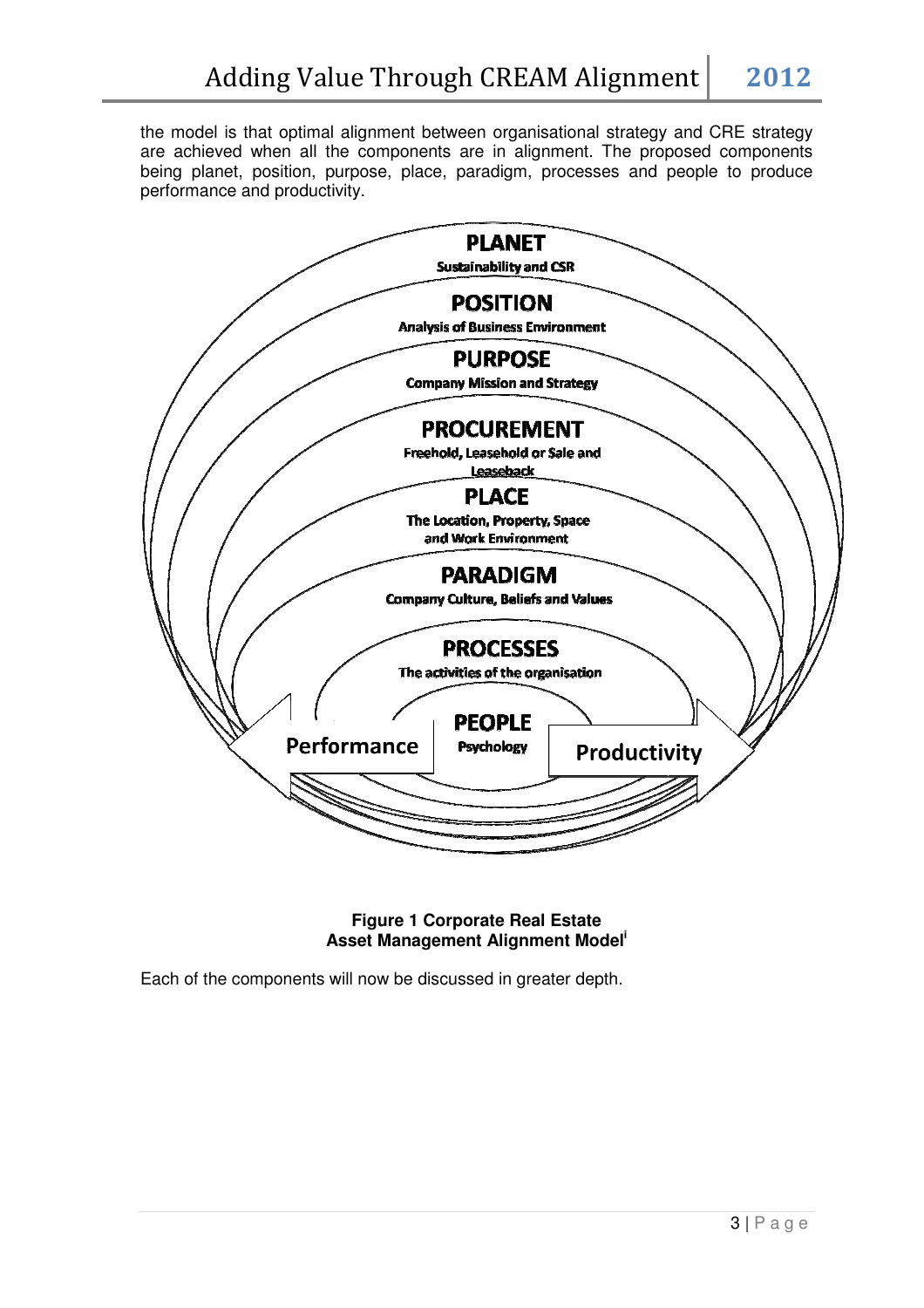## Planet

The planet component of the model relates to the alignment of CRE with issues relating to sustainability and corporate social responsibility. It appears that organisations are becoming increasingly aware of their green credentials with some organisations using this as their unique selling point. CRE can play a significant role by ensuring that buildings are designed, built and managed with energy efficiency at the centre of the decision-making process. Part of this process will be ensuring that the building has the appropriate sustainability certification such as; BREEAM, LEED, CASBEE and Green Star.

Cornet Global has undertaking a number of research initiatives relating to the trends in CRE. The aim is to establish the demands for CRE in 2020. Part of this initiative was a piece of research which investigated the impacts trends in sustainability will have on CRE provision. The research team propose six major findings which include (Shen, Ng and Varcoe 2012):

- A trend towards increased transparency of energy use and carbon footprint which will be driven by regulatory initiatives. The initiatives that acknowledge energy efficiency and penalise inefficient energy usage will be increasingly more important by 2020.
- Buildings will be not only be consumers of energy but also producers of energy through the use installations that use of technologies such as solar energy and wind generated energy.
- Real estate strategy will be influenced by access to reliable and renewable energy, potable water and waste distribution.
- Technology will enable greater monitoring and control of energy efficiency of buildings. In addition, it will provide office occupiers the opportunity to work more flexibly, thereby reducing the requirement for the daily commute and also the need for corporate travel.
- 74% of respondents to the Cornet global 2020 survey reported that initiatives undertaken by CRE managers can positively change personal behaviour and standards of employees regarding sustainability.
- There will be an increasing trend towards a higher level of in-house sustainability expertise.

# Position

The position component helps to set the context in which any CRE decisions have to be made. This is achieved by establishing an understanding of the "drivers for change" that are taking place in the business environment. In addition, this component can also relate to the position of the organisation in the business cycle. An expanding organisation has different requirements to a restructuring or contracting organisation.

Business environments are becoming more complex, with companies wanting to respond more quickly, and even globally, to changing market conditions. Set against the changing business environment, establishing CRE requirements has become a more complex task. It is therefore important that CRE managers and consultants understand, and can apply, a range of environmental scanning techniques such as PEST and SWOT analysis. Even innovative techniques such as Scenario Planning techniques have a role to play in strategic real estate management (Haynes and Nunnington 2010).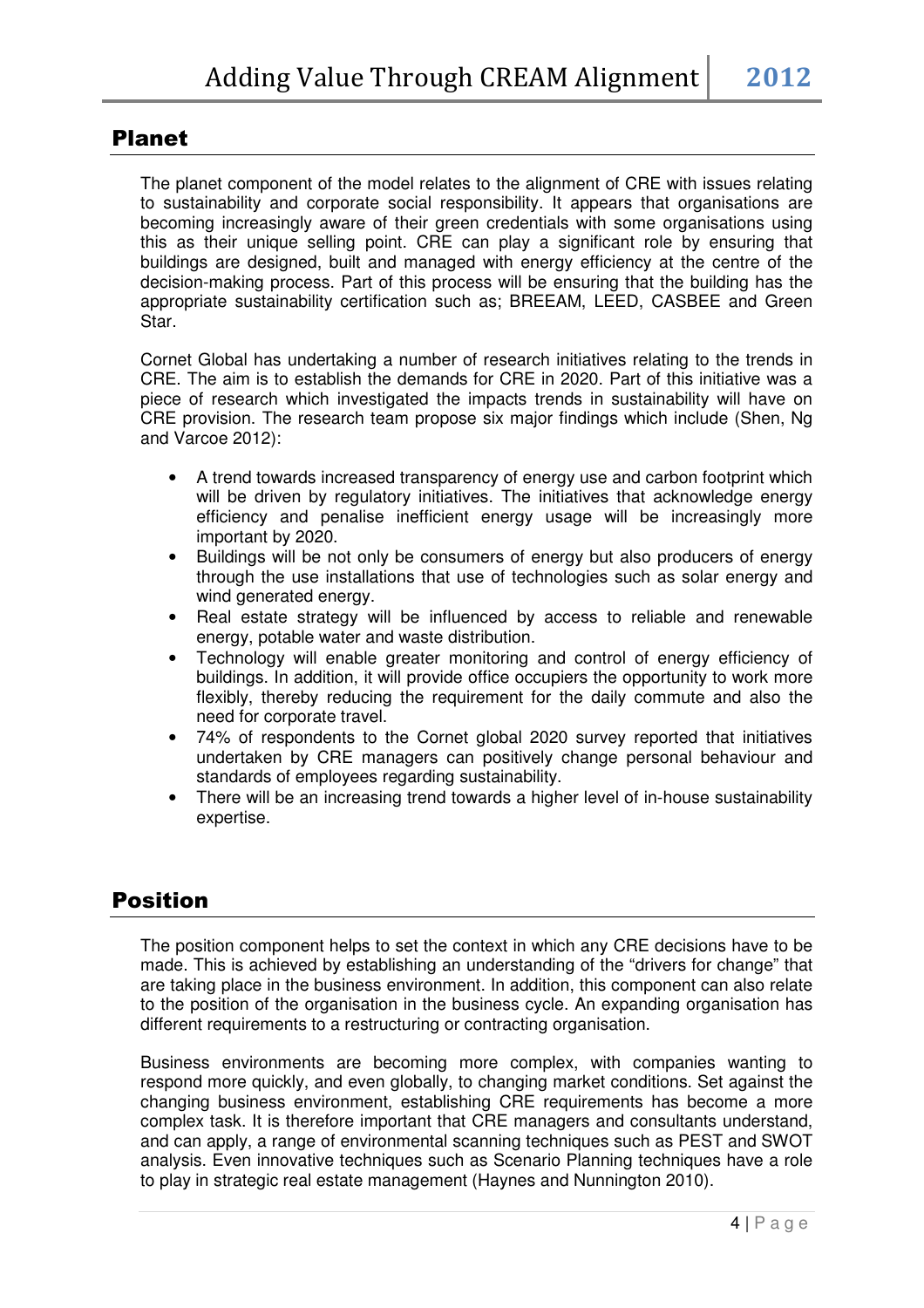## Purpose

The purpose component adds to the position component in that the CRE manager needs to understand the organisation's response to the changing business environment through establishing the business aims and objectives. This includes the company mission or vision statement and aims to establish the future direction of the business.

Research undertaken by Lindholm et al (2006) proposed that corporate strategies could be one of two options. The options being: revenue growth or profitability growth. This would lead to 7 possible real estate strategies which include:

- 1. increased value of assets
- 2. promote marketing and sales
- 3. increase innovations
- 4. increase employee satisfaction
- 5. increase productivity
- 6. increase flexibility
- 7. reduce costs

A number of authors have proposed CRE alignment models (Appel-Meulenbroek et al. 2010). Eight such models are evaluated by Appel-Meulenbroek et al (2010). Within their review a number of authors adopted 9 corporate strategies proposed by Tregoe and Zimmerman (1980). Which are (Tregoe and Zimmerman 1980):

- 1. products offered
- 2. market needs
- 3. technology
- 4. production capacity
- 5. method of sale
- 6. method of distribution
- 7. natural resource
- 8. size/growth
- 9. return/profit

Appel-Meulenbroek et al (2010) aimed to evaluate strategic alignment of corporate real estate in the care sector in the Netherlands by interviewing 20 experts. The interviews revealed that two of the driving forces identified by Tregoe and Zimmerman (1980) were not appropriate for the care sector. Those being: "method of distribution" and "natural resources". The experts interviewed also identified an extra real estate strategy appropriate for the Dutch care sector called "increase clients satisfaction". The extra strategy was in addition to the 7 proposed by Lindholm et al (2006). Appel-Meulenbroek et al (2010) calls for further research having identified that it is hard to find a definite alignment mechanism as ultimately the alignment evaluation will be based on expert knowledge which is not always available in a CREM Department (Appel-Meulenbroek et al. 2010).

#### Procurement

The decisions involved in deciding your CRE procurement have become more complex given the changing business environment. The procurement option chosen by the CRE manager is a pivotal decision that will determine the success of the CRE strategy. This is brought into sharp focus by the demands of an organisation for flexibility and adaptability whilst at the same time the CRE manager has to deal with lead times for acquisition and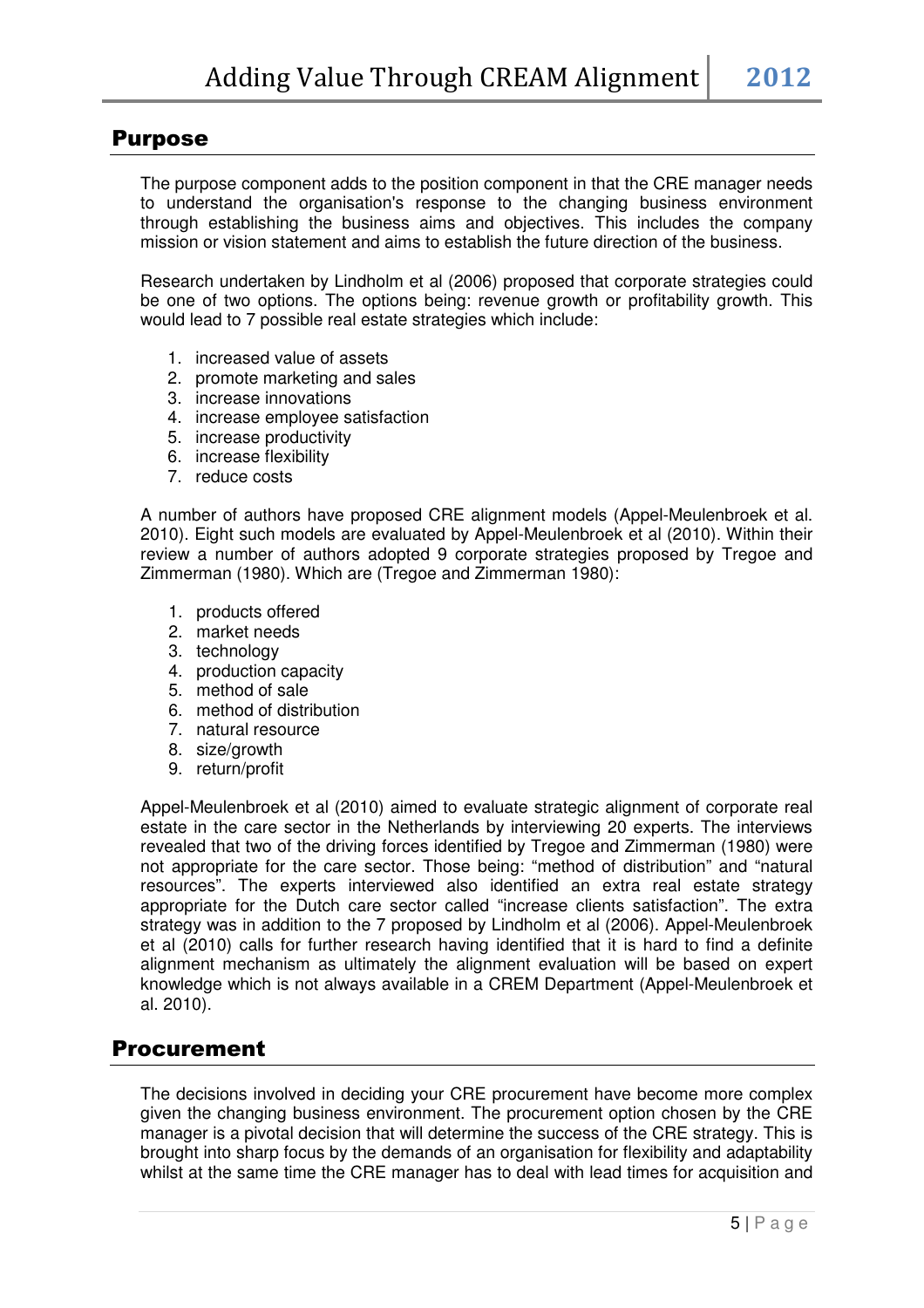disposal of property. Given these constraints it is understandable that the CRE manager may consider leasing rather than owning CRE.

This view is supported by a piece of research that evaluates UK quoted companies over a period between 1989 and 2002, which identified a trend in high-growth and large companies towards leasing rather than owning freehold real estate (Lasfer 2007). However, the research also identified, through the Donaldson's-Lasfer's curve, an optimum relationship between a firm's value and the leasing propensity. A balance is required between freehold and leasehold ownership. This optimum level of leasing is around 65% (Lasfer 2007).

Whilst the financial element of the lease versus buy (LVB) decision is an important component it is not the only one. Barkham & Park (2011) evaluate empirical research obtained from 2,248 UK firms regarding their LVB decision. Their research proposes the need for a wider framework to fully evaluate LVB decisions for CRE which not only includes finance but also includes corporate strategy, locational analysis, and real estate economics. It is acknowledged that the dataset on which this research is based was collected in 1998 but it still develops our appreciation of CRE and establishes the need for understanding the interrelationship between corporate strategy (purpose), the LVB decision (procurement), and the location of the property (place).

#### Place

In the context of CRE the place component can relate to macro decision-making factors such as which country and which city the corporate head office be located in. It can also relate to the micro decision-making factors such as the specifications of the building and the layout required in the office environment.

The European cities monitor, produced by Cushman and Wakefield, is a survey that has been produced since 1990 (McCarthy 2011). The survey identifies the perceptions that corporations have about cities across Europe. The findings in the survey allow corporations to evaluate the relative attractiveness of the different European cities. The survey is obtained from 501 European companies and obtains senior executives views on Europe's leading business cities. This survey is useful as it identifies the factors which companies believe are the most important when considering locating their business. The 2011 survey identified the most important factor to be easy access to markets, customers or clients (60%) (McCarthy 2011). This was followed by availability of qualified staff (53%). Value for money of office space appeared fifth on the list of important factors with a response rate of 33%. This indicates that whilst companies are conscious of costs it is more important to locate nearer to their customers.

Once a country and a city have been located the next challenge facing the CRE manager is to identify a building with specifications that matches their organisational need. However, there needs to be clearly identified assessment criteria against which the CRE manager can evaluate potential locations and buildings (Nunnington and Haynes 2011). This is a complex decision-making progress that requires objectivity and transparency. It also requires strategic emphasis on business requirements and not just obtaining the best real estate deal (Nunnington and Haynes 2011).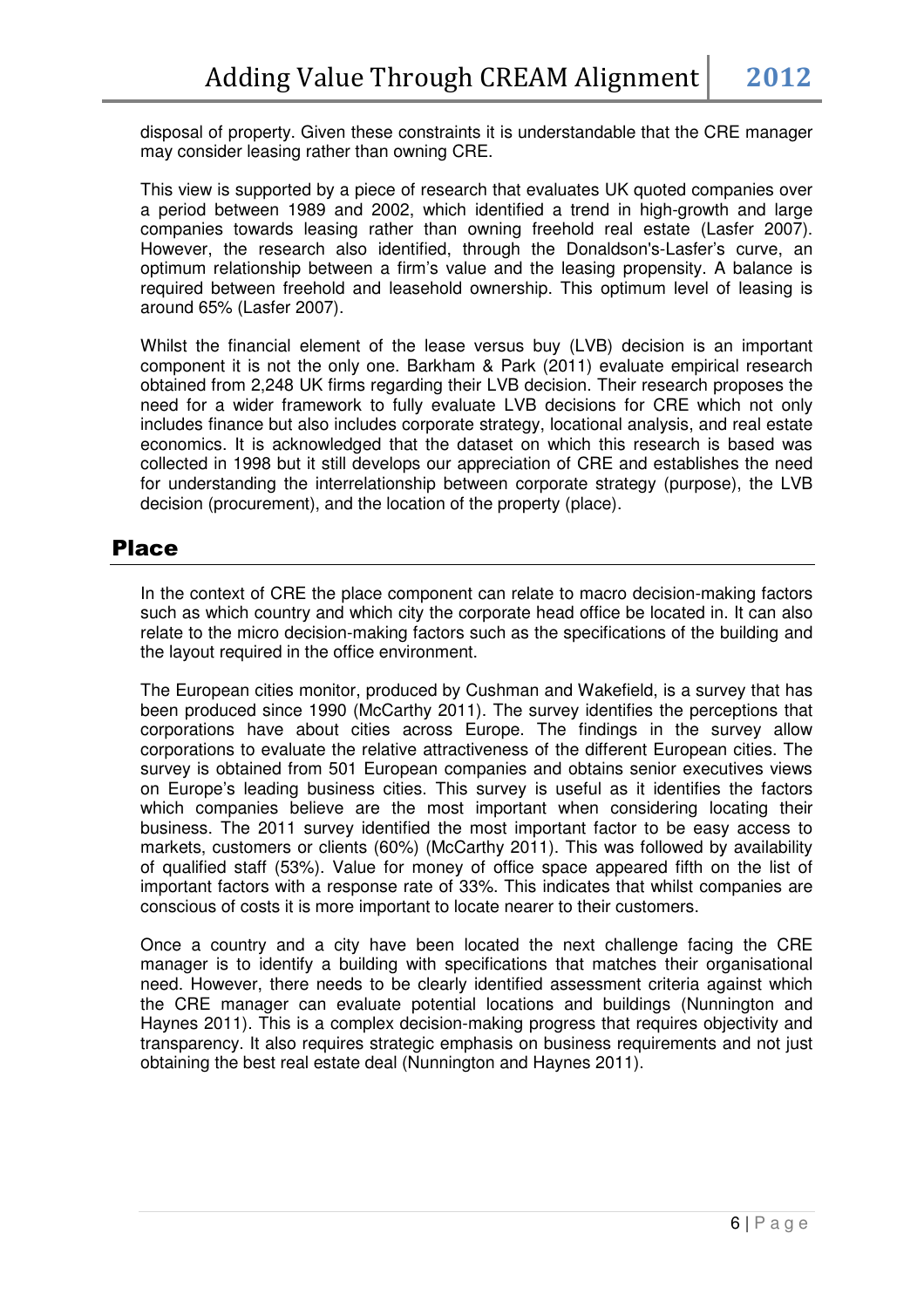## Paradigm

The CRE manager needs to establish how an organisation actually works and understand the beliefs and values espoused by the client organisation so that the real estate and workplace solutions can support and enhance the culture of the organisation or "organisational DNA". It is also important to establish micro cultures, the way that people actually work in the office environment; this could be considered to be the "workplace DNA".

The brand of an organisation is more than the marketing materials and the company logo; it has to reflect the whole ethos of the organisation. It is the ethos, or brand identity, that helps an organisation differentiate itself in the market place (Haynes and Nunnington 2010).

An organisation can use its real estate and facilities to communicate clearly to employees and customers its brand identity. The location of an organisation's buildings, their external and internal design and appearance all send signals about the company culture and brand (Haynes and Nunnington 2010).

A successful brand will be fully integrated into the business: it will reflect the culture of the workplace, the values of the organisation, the perceptions of customers and clients, even the nature of the business's assets (McNestrie 2009).

Branding is strongly associated with the consumer and retail sector. However, it can perform just as important a role in office working environments. The branding of office environments can clearly reflect the culture of an organisation, or corporate DNA. If the real estate and facilities professionals are not consciously managing the brand of a company, then by default they may be sending negative signals to their customers and employees (Haynes and Nunnington 2010).

#### Processes

To ensure that the building provision and specifications matches the organisational demand for space requires the CRE manager to have a clear understanding of the work processes undertaken in the organisation.

Research undertaken by Greene and Myerson (2011) aimed to establish different classifications of knowledge workers based on their mobility patterns. This research was novel in a sense that along with interviews and ethnographic studies the research used a drawing exercise in the interview process as a way of graphically capturing the interviewees' perception of their office mobility. This research identified four character types for knowledge workers. The anchor and the connector were mainly confined to the office environment whilst the gatherer and navigator were more mobile and had the freedom to roam away from the office environment (Greene and Myerson 2011). Clearly establishing the needs of office-based occupiers and mobile workers is an essential element in identifying the office space requirements.

The matching of processes to place is a fundamental one and is developed even further by research undertaken by Duffy et al (2011) who argues that context and purpose should also be taken into account. This research argues that the creative processes of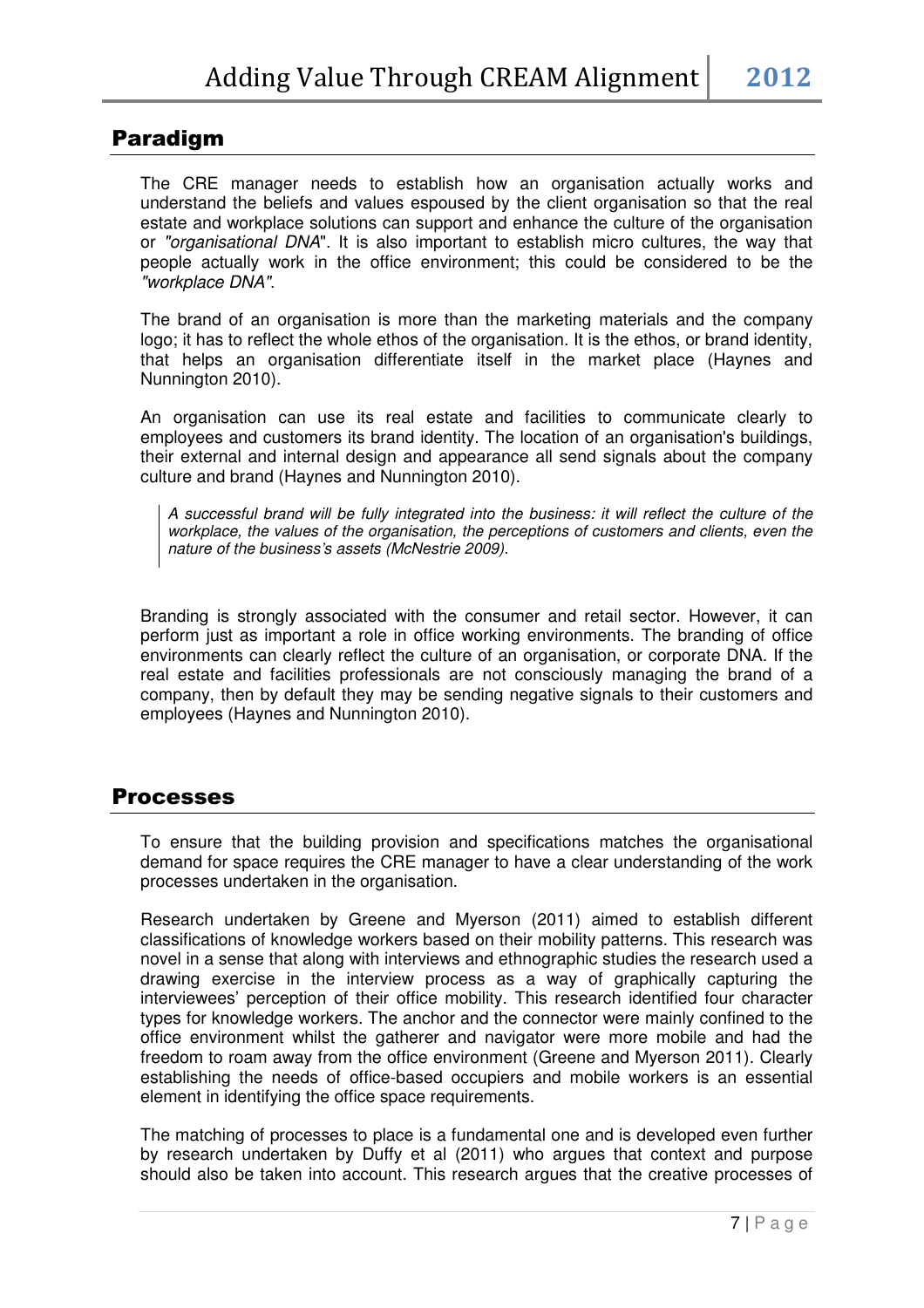discovery sharing and pushing knowledge forward should not be restricted by predetermined physical workspaces (Duffy, Craig and Gillan 2011). This call for a more adaptive approach to workplaces requires the CRE manager to apply more social science research skills to understanding the needs and preferences of the office occupiers.

# People

Increasingly, the CRE manager has to identify the needs and preferences of office workers. To really understand office occupiers' needs the CRE manager has to establish not only the work process requirements, as previously described, but also the psychological needs of office occupiers (Oseland 2009). This adds another layer of complexity to establishing workplace requirements but is essential if the office environment is to support the needs of the individual as well as the needs of the organisation.

A review on the main psychological theories and their impact of the design and management of office environments is presented by Oseland (2011). This review argues that there is a need for effective use of space by placing individual needs, as well as organisational needs, at the centre of office design. A view of the key theories identified by Oseland (2011) are summarised below:

- Locus of control: This relates to an individual's perceptions of how events are controlled (Rotter 1966). People who have "internal" locus of control believe that it is their own decisions that determine their own rate. In contrast people have "external" locus of control believe that events are determined by an external force. Oseland (2011) proposes that internals are more likely to adapt to flexible working whereas internals may require more supervision and therefore may be more suited to open plan environments
- Space territory and privacy: Oseland (2011) uses Hall's (1963) Proxemic Framework to illustrate peoples preferred distances when interacting in the office environment. Oseland (2011) argues that smaller desk allocations such as touchdown desks may actually impact on individuals' personal space leading to a feeling of intrusion.
- Social group: Oseland (2011) applies the research of Robin Dunbar to the office environment and concludes that office environments that have floor plates that accommodate staff of more than 150 can potentially be overwhelming to the office occupiers. The "Dunbar number" states that people are comfortable with a social group of around 150 members (Dunbar 1993).

# **Productivity**

Designing productive working environments requires the integration of the components previously discussed in this paper. It is only when all the components are in alignment the workplace can be productive on an individual and an organisational basis. Therefore, workplace alignment means that the workplace supports the organisational purpose and culture, in addition to the work processes and individual needs and preferences of the office occupiers.

To ensure that a best match between office occupiers and their office environment is achieved, there needs to be an alignment of both the physical environment and the behavioural environment (Haynes 2007; Haynes 2008). The physical environment relates to the office layout and how comfortable office occupiers feel in the office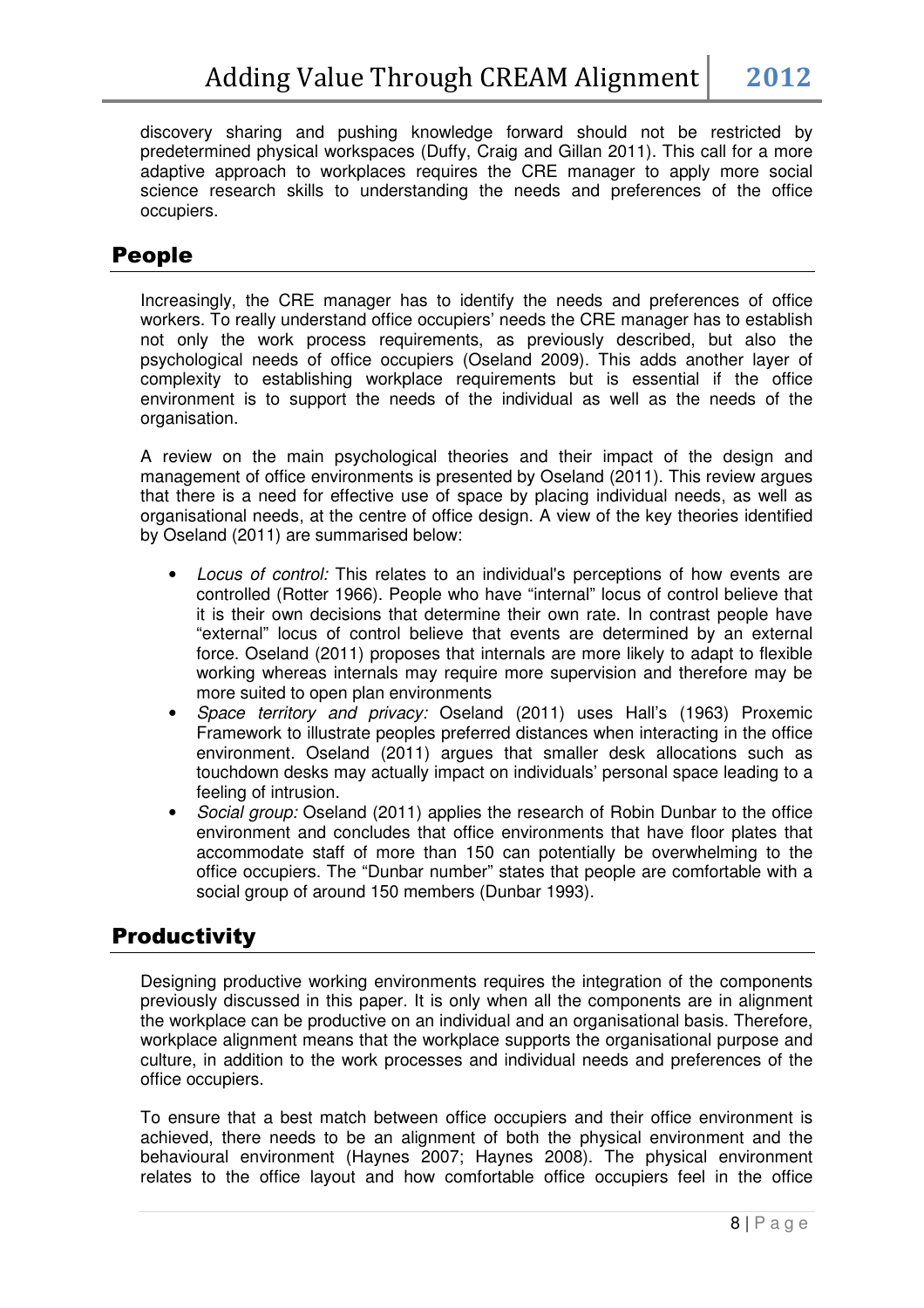environment. Office layout relates to such things as: size and positioning of desks in addition to the location of printers photocopiers etc. Whilst the office comfort relates to such things as: ventilation, heating, lighting etc. The behavioural environment relates to the way that people interact in the office environment. This can be through interactions and distractions (Haynes 2007; Haynes 2008). It has been identified that it is the behavioural environment, more than the physical environment, that has the most impact on people's perceived productivity (Haynes 2007; Haynes 2008).

# Performance

The demands on the CRE manager require both efficient and effective CRE provision. Efficiency can be demonstrated by cost reduction and is typified by efficiency measures such as cost/m2. Effectiveness can be demonstrated by how well the CRE department adds value to the organisation. This could take the form of a hybrid metrics such as revenue/m2 or profit/m2. There is a need for performance metrics that demonstrate effectiveness as well as efficiency.

One approach to broadening the performance metrics of CRE would be to use the balanced scorecard (Kaplan and Norton 1996). Lindholm and Nenonen (2006) interviewed 26 CRE executives to establish a conceptual framework for CRE measurement (Lindholm and Nenonen 2006). They propose that the balanced scorecard approach can be adopted for CRE and propose metrics for the four components of the balanced scorecard. The four components of the balanced scorecard are:

- the financial perspective
- the business process perspective
- the learning and growth perspectives
- the customer perspective

The debate for new corporate real estate metrics is broadened by Barnes et al (2011) who propose the need for metrics to be linked to corporate social responsibility (CSR). They acknowledge that there has been growth in mobility/alternative work patterns, but suggest that the linkage is between mobility and CSR have not fully been established. Therefore, three components that link mobility to CSR are proposed (Barnes, Roose and Perske 2011).

- Employee transport. This relates to an employee's commute to work and any commutes between facilities in the company.
- Health/well-being. This relates to an employee's ability to establish a work life balance. Allowing employees the flexibility of mobile working means that they can reduce their commute time thereby reducing commuter stressors.
- Community involvement. Adopting alternative workplace strategies means that employees are saving commuting time which they could use on social projects.

A case study with six English fire and rescue services (FRS) developed a performance framework for measuring real estate performance for multiple building types (Eckley and Hedley 2011). They developed a performance scorecard based on IPD occupiers' three pillars of performance which are efficiency, effectiveness and sustainability. Each pillar of the performance scorecard contained three levels of measurement. This allowed KPI's to be operationalised into specific metrics of measurement. The findings of the case study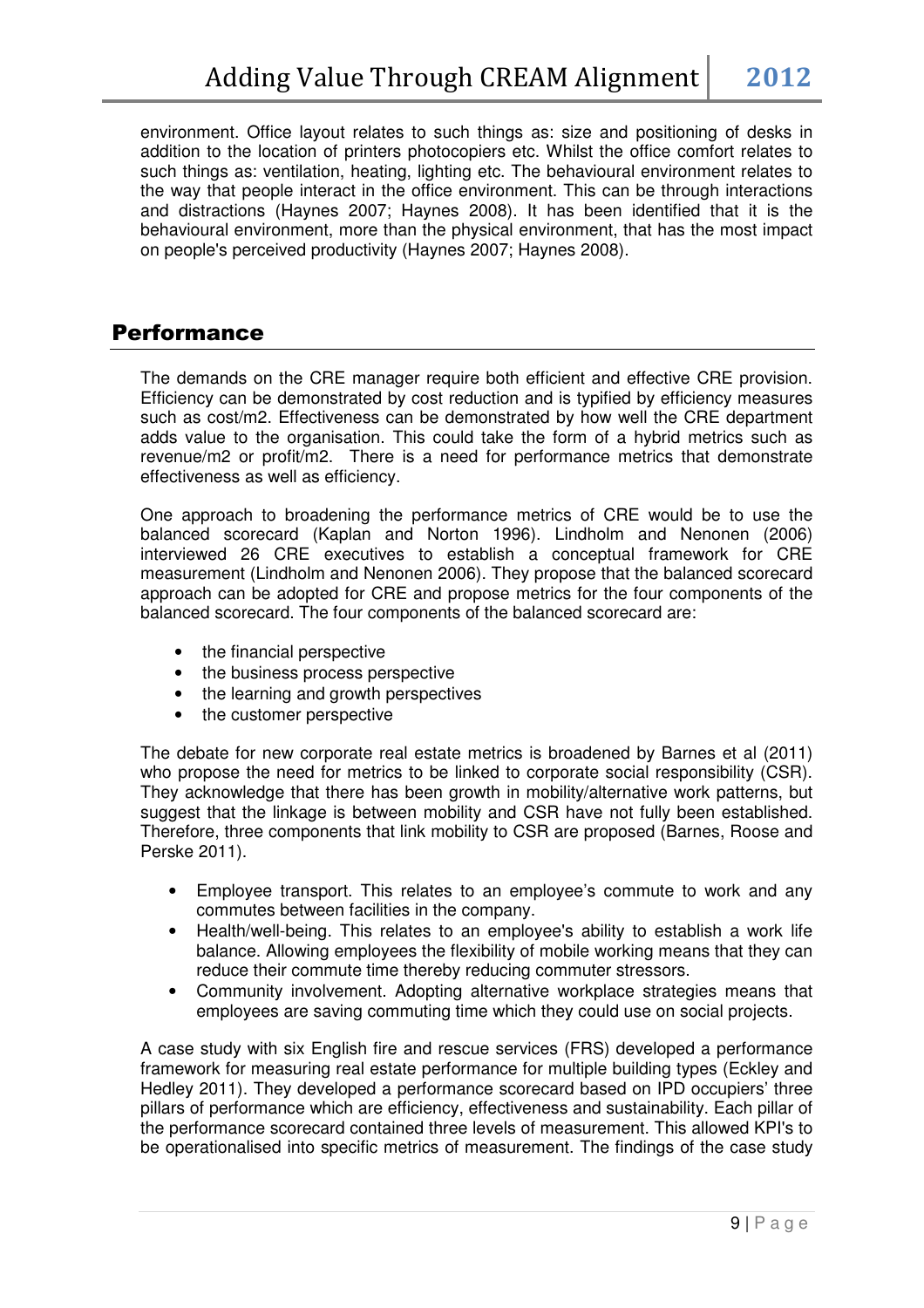indicate that UK FRS could save at least £30m (\$47 million) per year. (Eckley and Hedley 2011).

There is a trend to move to measures that integrate the property performance metrics with the business performance metrics. This contemporary approach allows the real estate professionals to report back to the organisation the real estate performance in terms that the business can understand. Adopting this strategic approach to property performance measurement allows the real estate professionals to constantly evaluate their real estate provision to see how well it supports organisational need.

# Conclusions

This paper has argued the need for a theoretical framework that underpins the relationship between corporate strategy and CRE strategy. The paper proposes a number of components that could be included in the theoretical framework. The theoretical framework proposes that only when optimum alignment is achieved can the CRE strategy deliver added value and enhanced organisational performance.

To develop this area of research further and number of steps need to be followed such as:

- Establish if the theoretical model includes all conceptual components.
- Ensure that each conceptual component can be operationalised so that measurement and evaluation can be undertaken.
- Establish the linkages between components so that a true multivariate framework can be developed.

# Bibliography and References

APPEL-MEULENBROEK, R, et al. (2010). Strategic alignment of corporate real estate. In: European Real Estate Society (ERES) Conference, European Real Estate Society, Milan, Italy, June.

BARKHAM, R and A.U, Park (2011). Lease versus buy decision for corporate real estate in the UK. Journal of Corporate Real Estate, **13** (3), 157-168.

BARNES, J, ROOSE, C and PERSKE, K (2011). Building the bridge: Positioning corporate real estate for the new corporate metrics. The Leader, September/October, 30-34.

BONDE, M (2012). Difficulties in changing existing leases - one explanation of the "energy paradox". Journal of Corporate Real Estate, **14** (1), 63-76.

DIXON, M and ROSS, P (2011). Work: measuring the benefits of agility at work. Regus/Unwired.

DUFFY, F, CRAIG, D and GILLAN, N (2011). Purpose, process, place: design as a research tool. Facilities, **29** (3/4), 97-113.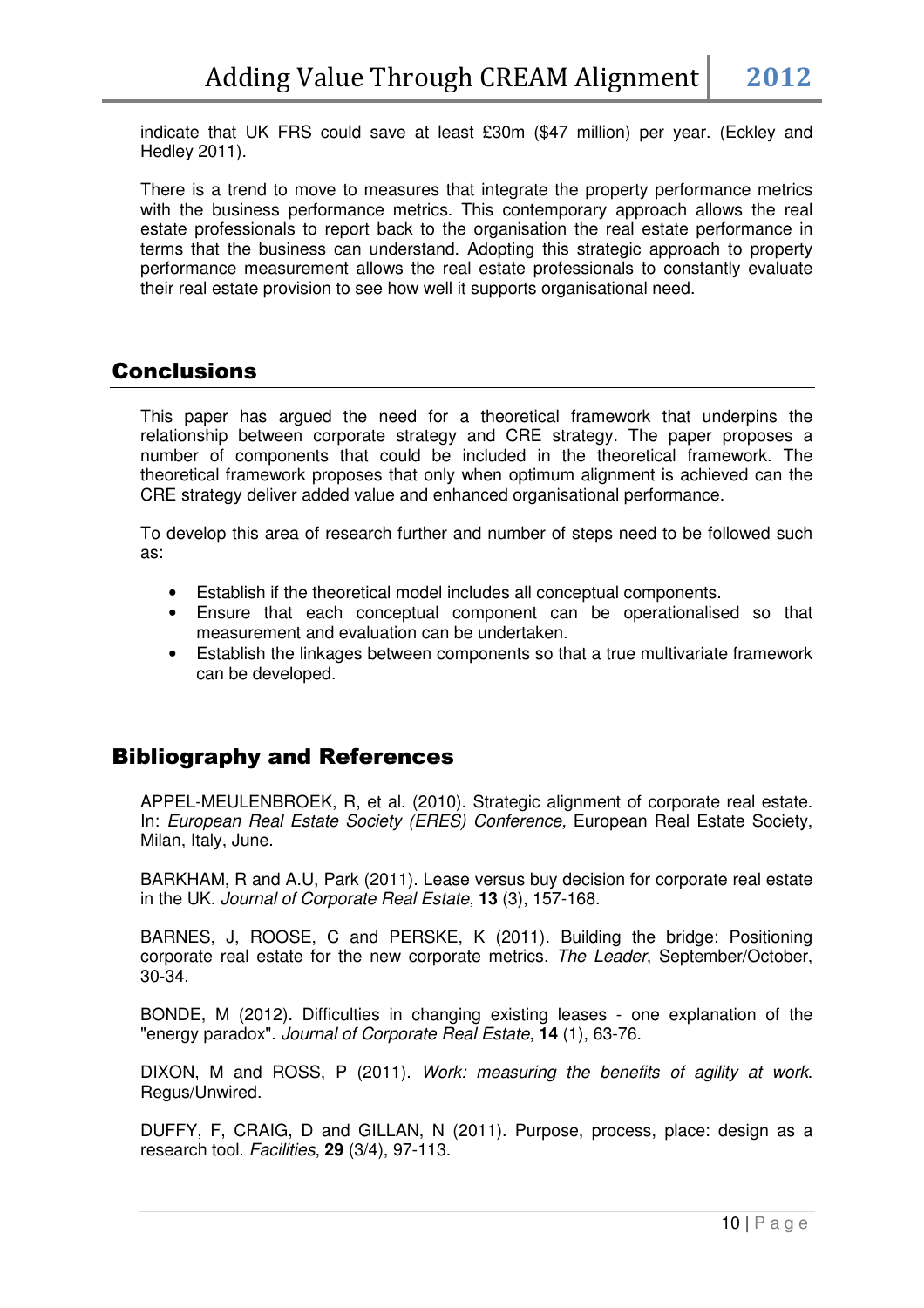DUNBAR, R.I.M (1993). Coevolution of neocortical size, group size and language in humans. Behavioral and Brain Sciences, **16** (4), 681-735.

ECKLEY, A and HEDLEY, C (2011). A lesson in benchmarking: Measuring real estate performance for multiple building types. The Leader, November/December, 32-34.

ECKLEY, A and HEDLEY, C (2011). A lesson in benchmarking: Measuring real estate performance for multiple building types. The Leader, November/December, 32-34.

ELLIOTT, L, PICARIELLO, L and YANG, H (2011). Opportunity emerges from crisis: Global corporate real estate survey 2011. [online]. Last accessed 8 5 2012 at: http://www.joneslanglasalle.com/MediaResources/AP/Marketing/Singapore/CRE\_Global Survey 2011 Final.pdf

GIBSON, V and LUCK, R (2006). Longitudinal analysis of corporate real estate practice: Changes in CRE strategy policies, functions and activities. Facilities, **24** (3/4), 74-89.

GREENE, C and MYERSON, J (2011). Space for thought: designing for knowledge workers. Facilities, **29** (1/2), 19-30.

HAYNES, B.P (2007). An evaluation of office productivity measurement. Journal of Corporate Real Estate, **9** (3), 144-155.

HAYNES, B.P (2008). An evaluation of the impact of office environment on productivity. Facilities, **26** (5/6), 178-195.

HAYNES, B.P (2011). The impact of generational differences on the workplace. Journal of Corporate Real Estate, **13** (2), 98-108.

HAYNES, B.P (2008). Impact of workplace connectivity on office productivity. Journal of Corporate Real Estate, **10** (4), 286-302.

HAYNES, B.P (2009). Research design or the measurement of perceived office productivity. Intelligent Buildings International, **1** (3), 169-183.

HAYNES, Barry P (2009). Research design or the measurement of perceived office productivity. Intelligent Buildings International, **1** (3), 169-183.

HAYNES, B.P and NUNNINGTON, N (2010). Corporate Real Estate Asset Management: Strategy and Implementation. Oxford, Elsevier.

HEYWARD, C (2011). Approaches to aligning corporate real estate and organisational strategy. In: European Real Estate Society (ERES) Conference, European Real Estate Society, Endhoven, The Netherlands, June.

JOY, A and HAYNES, B.P (2011). Office design for the multi-generational knowledge workforce. Journal of Corporate Real Estate, **13** (4), 216 – 232.

KADZIS, R (2012). 2012 State of the Industry: Corporate real estate in redefined world. CoreNet Global.

KADZIS, R (2011). How Business Is Chainging: Corporate Real Estate Touchstones. [online]. Last accessed 8 5 2012 at: http://www2.corenetglobal.org/dotCMS/kcoAsset?assetInode=11761323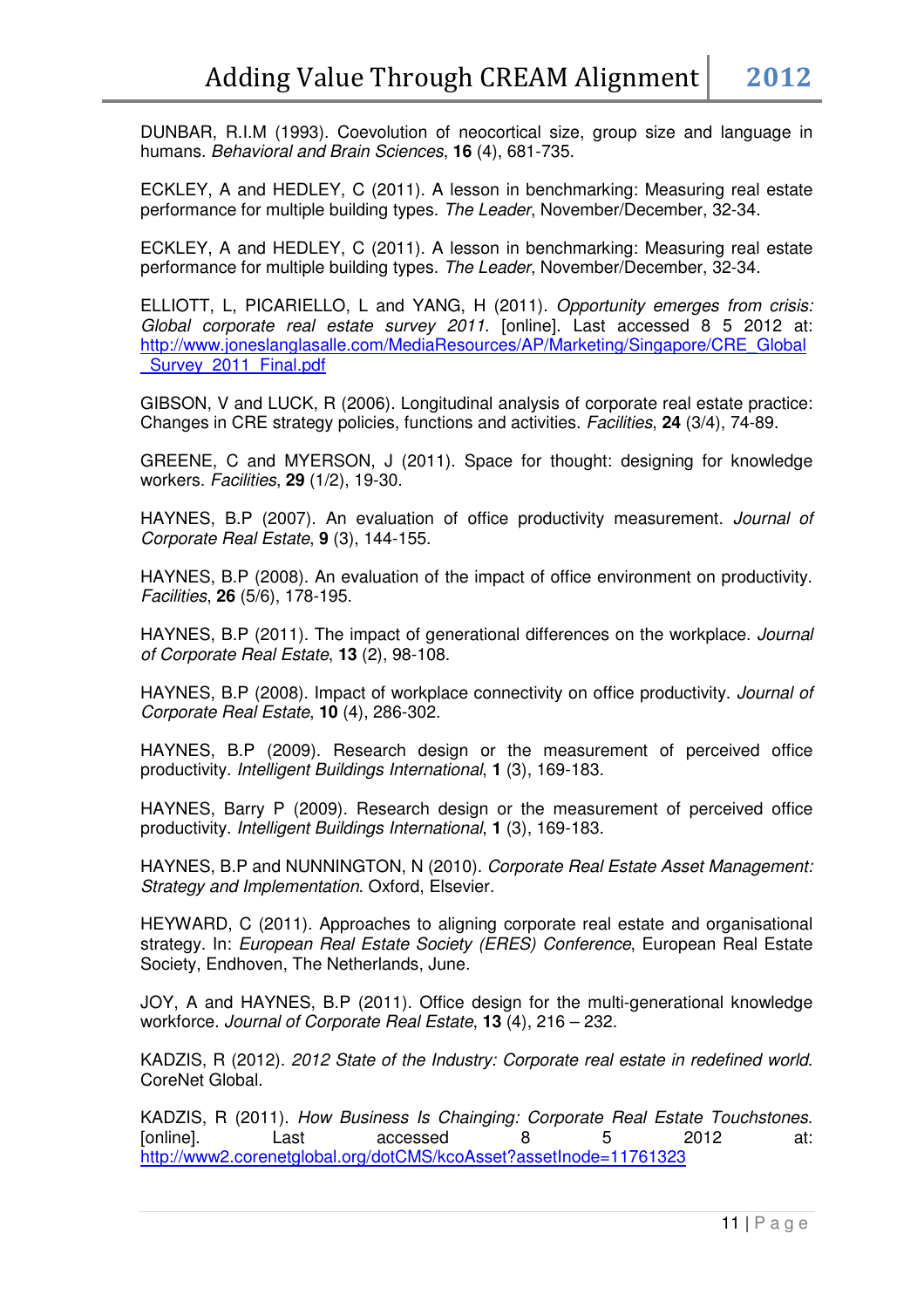KAPLAN, R.S and NORTON, D.P (1996). The Balanced Scorecard: Translating Strategy into Action. Boston, MA., Harvard Business School Press.

KNIGHT, C and HASLAM, A (2010). The relative merits of lean, and reached and empowered offices: An experimental examination of the impact of workspace management strategies on well-being and productivity. Journal of Experimental Psychology, **16** (2), 158-172.

LAIHONEN, H, et al. (2012). Measuring the productivity impacts of new ways of working. Journal of Facilities Management, **10** (2), 102-113.

LASFER, M (2007). On the financial drivers and implications of leasing real estate assets: The Donaldsons-Lasfer's Curve. Journal of Corporate Real Estate, **9** (2), 72-96.

LINDHOLM, A-L, GIBLER, K.M and LEVAINEN, K.I (2006). Modelling the value-adding attributes of real estate to the wealth maximisation of the firm. Journal of Real Estate Research, **28** (4), 445-474.

LINDHOLM, A-L and NENONEN, S (2006). A conceptual framework of CREM. Journal of Corporate Real Estate, **8** (3), 108-119.

MCCARTHY, F (2011). European cities monitor 2011. [online]. Last accessed 8 5 2012 at:

http://www.cushwake.com/cwglobal/isp/kcReportDetail.jsp?Country=GLOBAL&Languag e=EN&catId=100003&pId=c38200001p

MCCARTHY, F (2011). European City Monitor 2011. [online]. Last accessed 15 5 2012 at:

http://www.cushwake.com/cwglobal/jsp/kcReportDetail.jsp?Country=GLOBAL&Languag e=EN&catId=100003&pId=c38200001p

MCDONAGH, J (2008). The development of corporate real estate asset management in New Zealand. Journal of corporate real estate, **10** (3), 183-195.

MCDONAGH, J and NICHOLS, G (2009). business strategy and property strategy-how strong is the linkage? Journal of Corporate Real Estate, **11** (4), 213-228.

MCMILLAN, R and HUGHES, R (2011). The new lease accounting rules: An overview of the proposals' impact on corporate real estate. [online]. Last accessed 8 5 2012 at: http://www.rics.org/site/scripts/download\_info.aspx?downloadID=6846&fileID=8796

MCNESTRIE, A (2009). Strike up the brand. FMWorld, February, 47-49.

NOURSE, H.O and ROULAC, S.E (1993). Linking Real Estate Decision to Corporate Stategy. Journal of Real Estate Research, **8** (4), 475-494.

NUNNINGTON, N and HAYNES, B.P (2011). Examining the building selection decision making process with corporate relocations: to design and evaluate a client focused tool to support objective decision making. Journal of Corporate Real Estate, **13** (2), 109-121.

O'MARA, M.A (1999). Strategy and Place: Managing Corporate Real Esatate and Facilites for Competative Advantage. New York, NY, The Free Press.

OSELAND, N (2009). The impact of psychological needs on office design. Journal of Corporate Real Estate, **11** (4), 244-254.